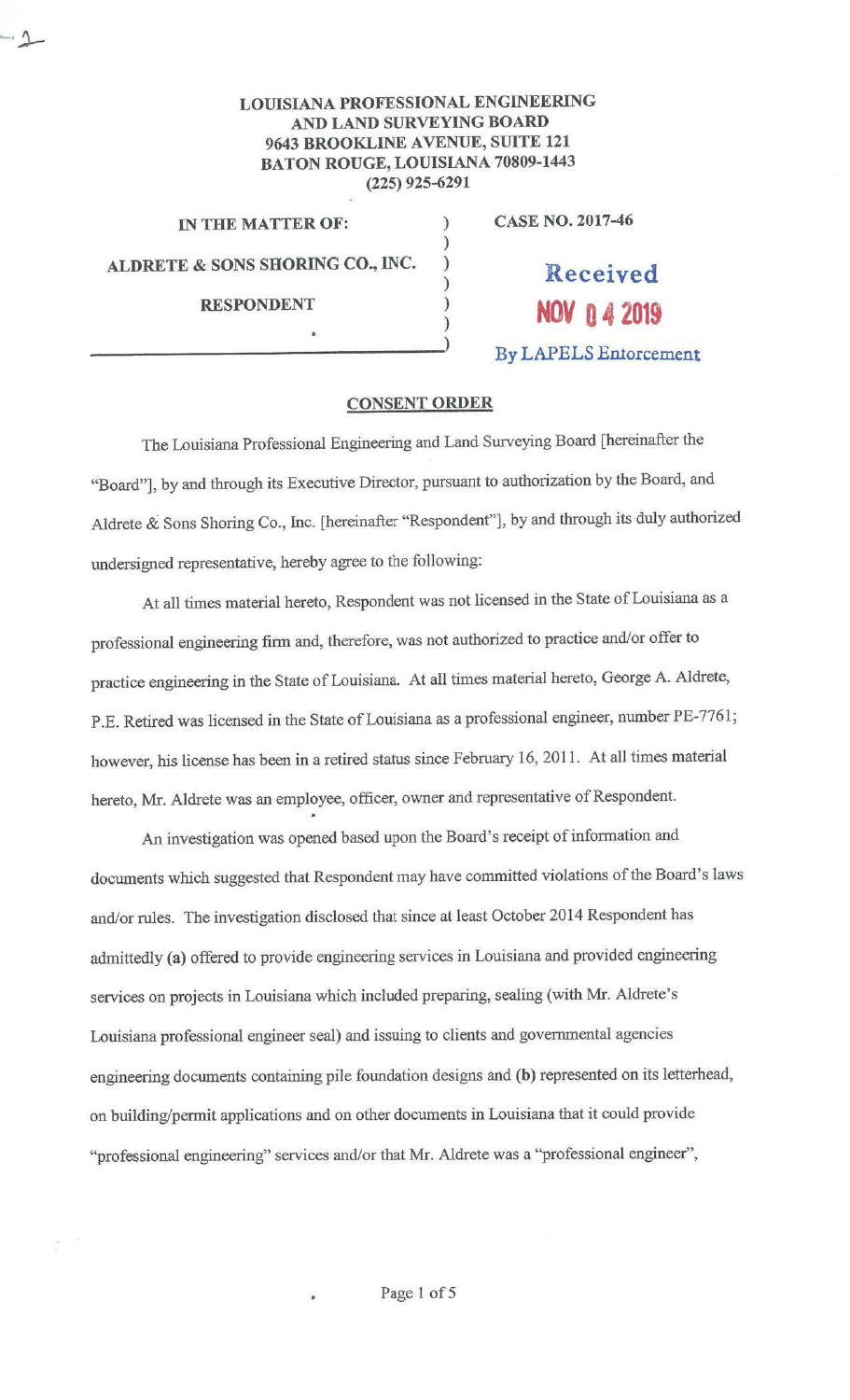La. R.S. 37:681 and La. R.S. 37:700(A)(l), (7) and (9), *to wit* LAC Title

 $\mathcal{Z}$ 

46:LXI§230l(B), prohibit the practicing of and/or offering to practice engineering and the use of the words "engineer", "engineering" or any modification or derivative thereof in a person's name or form of business or activity without proper licensure. La. R.S. 37:700(H) permits the Board to take enforcement action against persons who violate La. R:S. 37:681 and La. R.S. 37:700(A)(l), (7) and (9), *to wit* LAC Title 46:LXl§2301(B), upon a finding of guilt following the preferral of charges, notice and hearing and a majority vote of its entire membership authorized to participate in the proceeding. La. R.S. 37:681, La. R.S. 37:700(A)(l), (7) and (9), La. R.S. 37:700(H), and LAC Title 46:LXI§2301(B) were in effect at all times material hereto.

It is undisputed that **(a)** all times material hereto Respondent was not licensed in Louisiana as a professional engineering firm and, therefore, was not authorized to practice and/or offer to practice engineering in Louisiana, **(b)** at all times material hereto Mr. Aldrete was licensed in Louisiana as a professional engineer; however, his license has been in a retired status since February 16, 2011, (c) at all times material hereto Mr. Aldrete was an employee, officer, owner and representative of Respondent and **(d)** since at least October 2014 Respondent has admittedly practiced and offered 'to practice engineering and used the words "engineer" and "engineering" in connection with Mr. Aldrete's name and in describing its services in Louisiana.

By letter dated October 22, 2019, the Board gave notice to Respondent that it was considering the preferral of charges against Respondent on the grounds that Respondent may have violated La. R.S. 37:681 and La. R.S. 37:700(A)(l), (7) and (9), *to wit* LAC Title 46:LXI§ 230l(B), relative to practicing and/or offering to practice engineering and using the words "engineer", "engineering" or any modification or derivative thereof in a person's name or form of business or activity without proper licensure.

Wishing to dispense with the need for further enforcement action and to conclude the instant proceeding without further delay and expense, for the purpose of this proceeding only, Respondent and the Board do hereby enter into this Consent Order, in which Respondent of its own free will consents to the issuance of a Consent Order by the Board, wherein Respondent agrees to **(a)** pay a fine of One Tqousand Five Hundred and No/100 (\$1,500.00) Dollars, **(b)** pay administrative costs of One Thousand Six Hundred Forty-One and 16/100 (\$1,641.16) Dollars, **(c)** immediately cease and desist practicing and/or offering to practice engineering and using the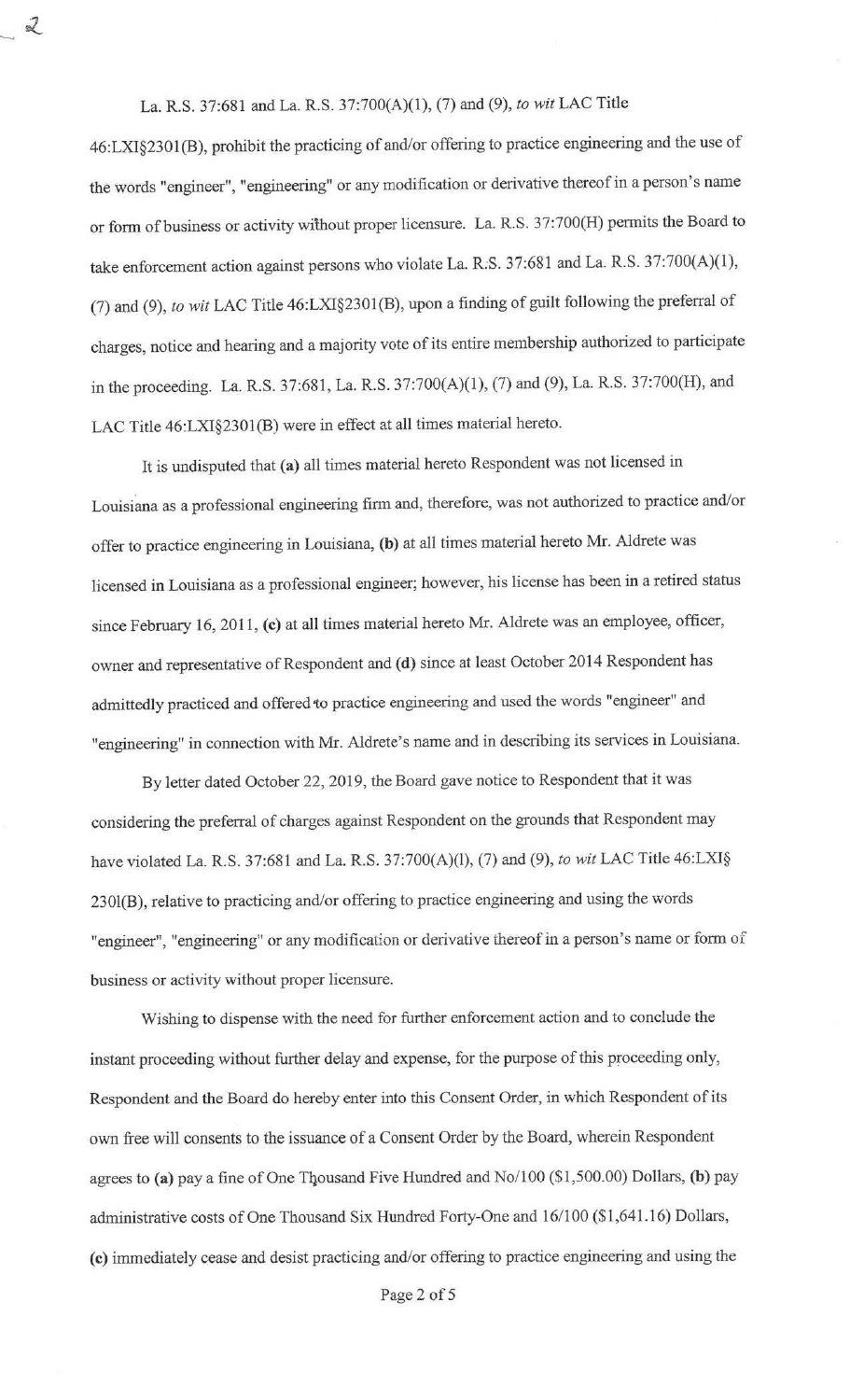words "engineer", "engineering" or any modification or derivative thereof in connection with its name or in describing or promoting its business, activities or services in Louisiana until such time as it is duly licensed by the Board, (d) ensure that its employees, owners and representatives immediately cease and desist practicing and/or offering to practice engineering in the name of or on behalf of the firm until such time as they are duly licensed by the Board and (e) the publication of this Consent Order on the Board's website and a summary of this matter in the Board's official journal, the *Louisiana Engineer and Surveyor Journal,* and the reporting of this matter to the National Council of Examiners for Engineering and Surveying (NCEES), identifying Respondent by name.<sup>\*</sup>

 $\mathcal S$ 

Respondent admits that its conduct as set forth above constitutes violations of the above referenced laws and/or rules as stated herein. Respondent acknowledges awareness of said laws and/or rules and states that it will comply with all applicable laws and rules henceforth. Respondent has been advised of its right to an informal conference, to be represented by counsel before the Board and/or to appear at any hearing personally or by counsel and present witnesses and evidence in his own behalf, it hereby waives this right and its right to appeal, and it states affirmatively that it has been afforded all administrative remedies due it under the law. Respondent further acknowledges awareness of the fact that the signed original of this Consent Order will remain in the custody of the Board as a public record and will be made available for public inspection and copying upon request.

Therefore, in consideration of the foregoing and by signing this Consent Order, Respondent does hereby waive its right to an informal conference, to a hearing before the Board, to the presenting of evidence and witnesses on his behalf, to Findings of Fact and Conclusions of Law in this case, and to judicial review of this Consent Order.

Respondent hereby represents that **(a)** it fully understands the meaning and intent of this Consent Order, including but not limited to its final and binding effect, **(b)** it has voluntarily entered into this Consent Order and that no other promise or agreement of any kind has been made to or with it by any person whatsoever to cause the execution of this instrument and (c) the sanctions set forth in this Consent Order do not prevent the Board from taking further disciplinary or enforcement action against Respondent on matters not specifically addressed in this Consent Order.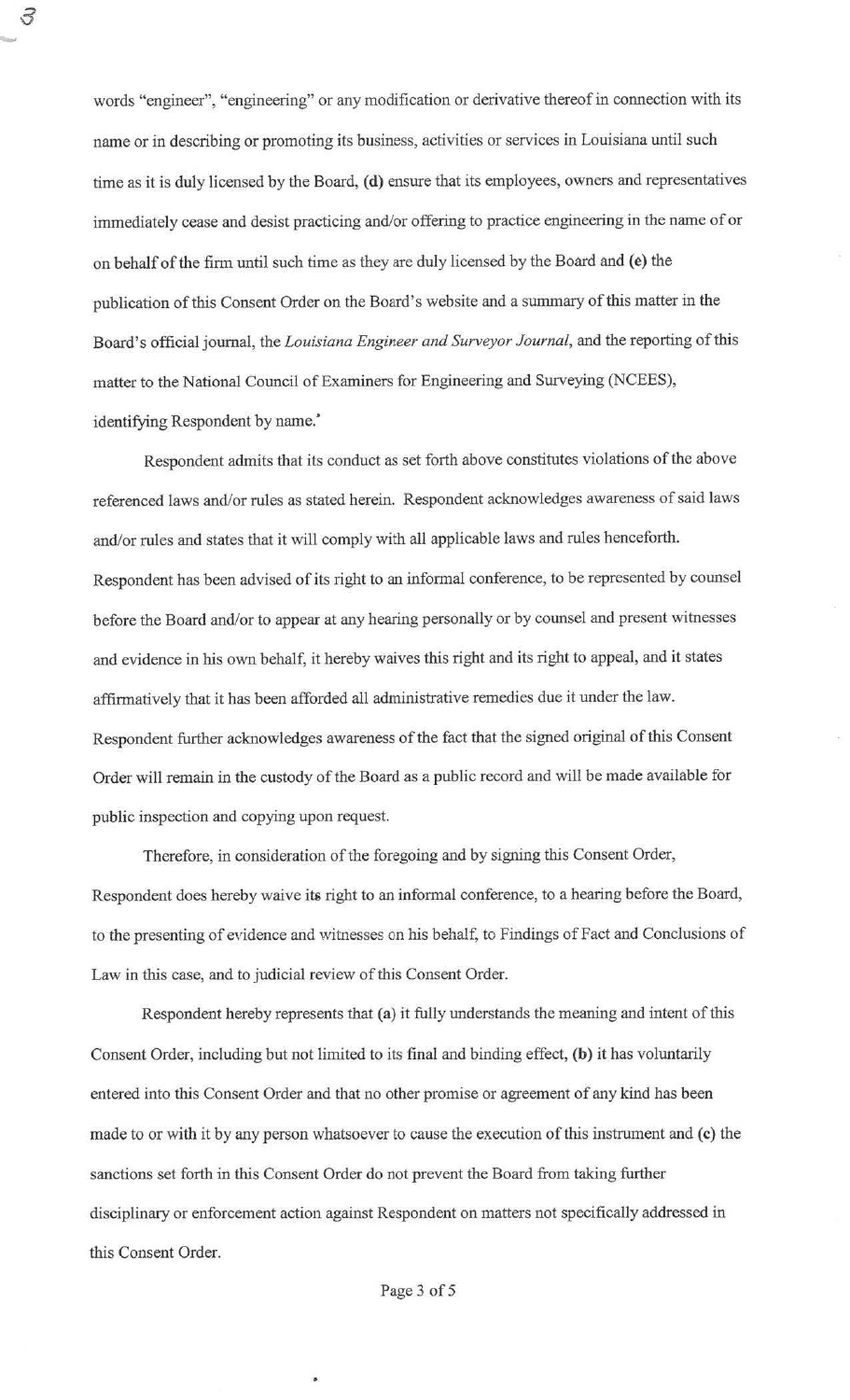WHEREFORE, the Louisjana Professional Engineering and Land Surveying Board and Respondent agree that:

ℐ

1. Respondent shall pay a fine of One Thousand Five Hundred and No/100 (\$1,500.00) Dollars, which shall be tendered to the Board by certified check payable to the Board, due upon the signing of this Consent Order; and

2. Respondent shall pay administrative costs of One Thousand Six Hundred Forty-One and 16/100 (\$1,641.16) Dollars, which shall be tendered to the Board by certified check payable to the Board, due upon the signing of this Consent Order; and

3. Respondent shall immediately cease and desist practicing and/or offering to practice engineering and using the words "engineer", "engineering" or any modification or derivative thereof in connection with its name or in describing or promoting its business, activities or services in Louisiana until such time as it is duly licensed by the Board; and

4. Respondent shall ensure that its employees, owners and representatives . immediately cease and desist practicing and/or offering to practice engineering in the name of or on behalf of the firm until such time as they are duly licensed by the Board; and

5. This Consent Order shall be published on the Board's website and a summary of this matter shall be printed in the official journal of the Board, the *Louisiana Engineer and Surveyor Journal,* and reported to the National Council of Examiners for Engineering and Surveying (NCEES), identifying Respondent by name; and

6. This Consent Order shall not become effective unless and until it is accepted and signed by and on behalf of the Board. Should the Board not accept and sign this Consent Order, it is agreed that presentation of this matter to the Board shall not prejudice the Board or any of its members, staff, attorneys or representatives from further participation, consideration, or resolution of any further proceedings herein.

DATE:  $11/18/9$ 

1.<br>LOUISIANA PROFESSIONAL ENGINEERING<br>AND LAND SURVEYING BOARD<br>BY: JONNA D. SENTELL, Executive Director

LOUISIANA PROFESSIONAL ENGINEERING

AND LAND SURVEYING BOARD

DONNA D. SENTELL, Executive Director